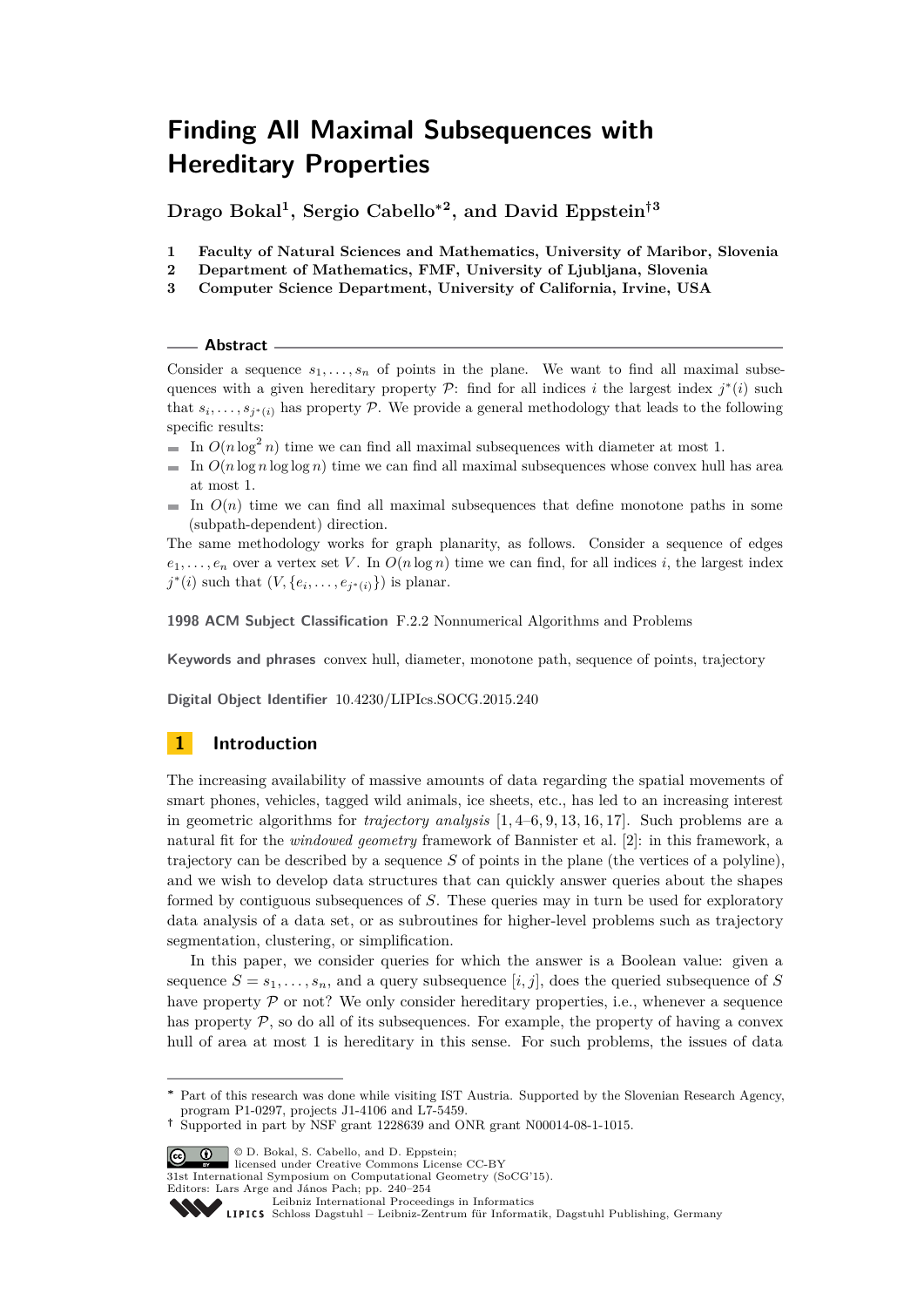structure representation and query time become trivial: we need only store, for each index *i*, the largest index  $j^*(i)$  such that the subsequence  $s_i, \ldots, s_{j^*(i)}$  has property P. With this information, the query reduces to a simple comparison of the endpoint *j* of the query interval with the endpoint  $j^*(i)$  of the maximal interval starting at *i* with property  $P$ . However, the preprocessing stage of this problem, in which we compute each of these values  $j^*(i)$ , can be highly nontrivial. That is the focus of our contribution: efficient algorithms for finding all of the maximal contiguous subsequences of *S* with the prescribed property.

Analogous windowed query data structures can be considered as well for non-geometric data, such as sequences of timestamped graph edges [\[3\]](#page-14-9). For such data, we may seek the maximal subsequences that have some monotone graph property such as being disconnected, being acyclic, being planar, etc.

#### **1.1 New results**

Let  $S = s_1, \ldots, s_n$  be a sequence of points in the plane. We prove the following results:

- In  $O(n \log n \log \log n)$  time we can find, for all indices *i*, the largest index  $j^*(i)$  such that the convex hull of  $s_i, \ldots, s_{j^*(i)}$  has at most unit area. In the trajectory problems, this models subsequences in which the moving object is either not moving significantly or is traveling close to a straight line.
- In  $O(n \log^2 n)$  time we can find, for all indices *i*, the largest index  $j^*(i)$  such that ÷.  $s_i, \ldots, s_{j^*(i)}$  has at most unit diameter. In the trajectory problem, this models subsequences in which the object is not moving significantly.
- In  $O(n)$  time we can find, for all indices *i*, the largest index  $j^*(i)$  such that there exists a direction for which the path defined by  $s_i, \ldots, s_{j^*(i)}$  is monotone. In the trajectory problem, this models subsequences in which the object is moving in some particular direction but may possibly be deviating from a straight line to avoid obstacles.

We develop a methodology, explained in Section [2,](#page-3-0) that should be useful for many other problems. As another application of these techniques beyond geometry, we show the following result about graph planarity. Let *V* be a vertex set and let  $e_1, \ldots, e_n$  be a sequence of edges with endpoints in V. We show how to compute in  $O(n \log n)$  time, for all indices *i*, the largest index  $j^*(i)$  such that the graph  $(V, \{e_i, \ldots, e_{j^*(i)}\})$  is planar.

For the geometric problems, we do not use any heavy machinery and the results are clearly implementable. For graph planarity we use a deep result of Galil, Italiano, and Sarnak [\[15\]](#page-14-10) that makes our result purely of theoretical interest.

## **1.2 Comparison with dynamic data structures**

For our problems of finding maximal subsequences with property  $P$ , there is a natural alternative approach based on dynamic geometric data structures. Suppose we have a data structure *D* that can maintain a dynamic set of points, subject to insertions and deletions, and answer queries that ask whether the current set has property  $P$ . Then we may use  $D$  to compute the sequence of values  $j^*(i)$ , using a simple scan, as follows:

- Augment *S* by a special flag value  $s_{n+1}$  that cannot be part of a set with property P.
- Initialize *D* to an empty data structure, and set  $j = 0$ .
- For  $i = 1, 2, 3, \ldots$  do the following:
	- While the set in *D* has property  $P$ , increase *j* by one and insert  $s_j$  into *D*.
	- Set  $j^*(i) = j 1$ .
	- $\blacksquare$  Delete  $s_i$  from *D*.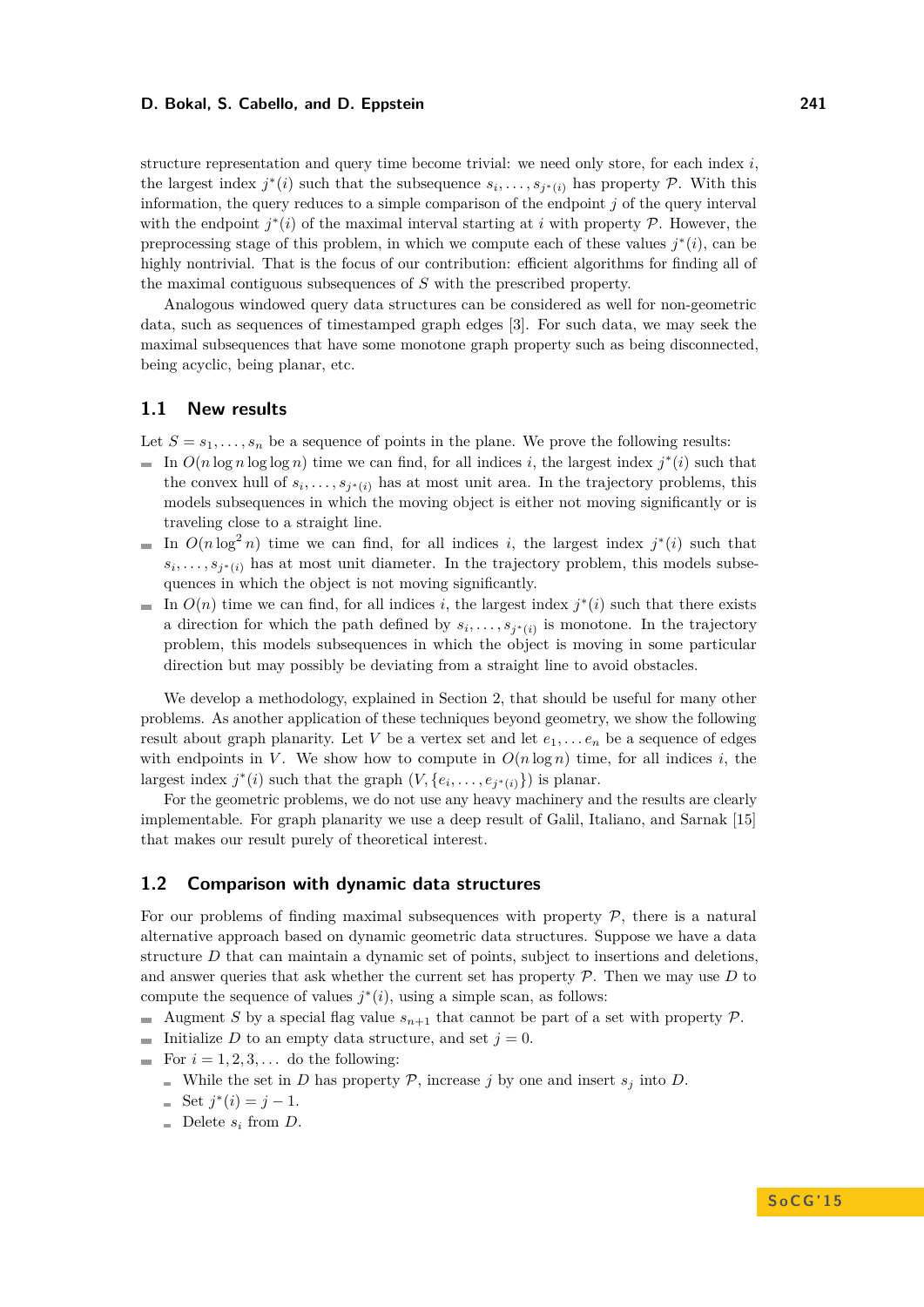This algorithm performs *n* insertions and deletions in *D* and computes all values  $j^*(i)$ ; its time is bounded by  $O(n)$  times the time for a single insertion or deletion. However, for the problems we consider, this would be slower than the time bounds we give.

For instance, consider the problem of finding maximal subsequences of points whose convex hull has area at most 1. A natural approach is to use a dynamic data structure that maintains the area of the convex hull under insertions and deletions of points. The data structure by Overmars and van Leeuwen [\[20\]](#page-14-11) can be easily extended to maintain the area of the convex hull of *n* points in  $O(\log^2 n)$  time per update. We could use this data structure in the scan algorithm above to compute all maximal subsequences in  $O(n \log^2 n)$ ; however, this is slower by a logarithmic factor than our algorithms. Chan [\[7\]](#page-14-12) has improved the Overmars and van Leeuwen data structure but we are unsure whether this can be adapted to the convex hull area property and it would still be somewhat slower than our algorithm.

Chan [\[8\]](#page-14-13) shows how to maintain the diameter dynamically in  $O(\log^8 n)$  expected amortized time, improving a previous algorithm of Eppstein [\[11\]](#page-14-14). This implies that all maximal subsequences of diameter 1 can be computed in  $O(n \log^8 n)$  expected time. This is significantly slower than the algorithm we give.

The monotonicity problem depends on the sequence in which the input points are given so it is not possible to express it using data structures based on dynamic point sets. Nevertheless, a similar scan algorithm could be used together with a data structure that detects whether a dynamic set of vectors (the differences of consecutive points in the input sequence) has the property of lying within a halfspace through the origin. This data structural problem can be solved by using a binary search tree (ordered radially around the origin) in logarithmic time per update. However, again, this would be slower than our algorithm.

For graph planarity we would need a dynamic data structure that that maintains a planar graph under insertion and deletion of edges. Moreover, we also need to be able to query whether the addition of an edge violates planarity. The best data structure for this takes  $O(\sqrt{|V|}) = O(\sqrt{n})$  amortized time per query or operation [\[12\]](#page-14-15). Thus, we can find all maximal planar graphs in  $O(n^{3/2})$  time, significantly slower than our algorithm. (There are better semi-dynamic data structures for planarity [\[10\]](#page-14-16), but deletions are costly.)

There has also been research on faster dynamic data structures with restrictions on the update order, such as offline updates in which the entire sequence of updates is known in advance. Here, we do know the order of insertions and deletions, but we do not know how they interlace. In fact, the main substance of the problem is about figuring out when deletions should take place.

# **1.3 Additional related work**

ُacki and Sankowski [\[19\]](#page-14-17) considered a related windowed query framework for graph problems with an offline sequence of edge updates. As in our problems, queries specify a window within this sequence; however, the goal of a query is to determine whether some, all, or none of the versions of the graph within the window have a given property  $P$ . For the geometric problems that we consider, an analogous type of problem would involve a data set consisting of a sequence of point insertions and deletions, and a query asking whether all, some, or none of the versions of the point set within a window into the query sequence have a given property. However, the graph properties considered by ُacki and Sankowski are different from the geometric and graph properties considered here.

A one-dimensional variant of the windowed diameter problem may be solved in constant time per query, using a range minimum data structure [\[14\]](#page-14-18) to determine the minimum and maximum value within a query window. Applying this separately to each coordinate would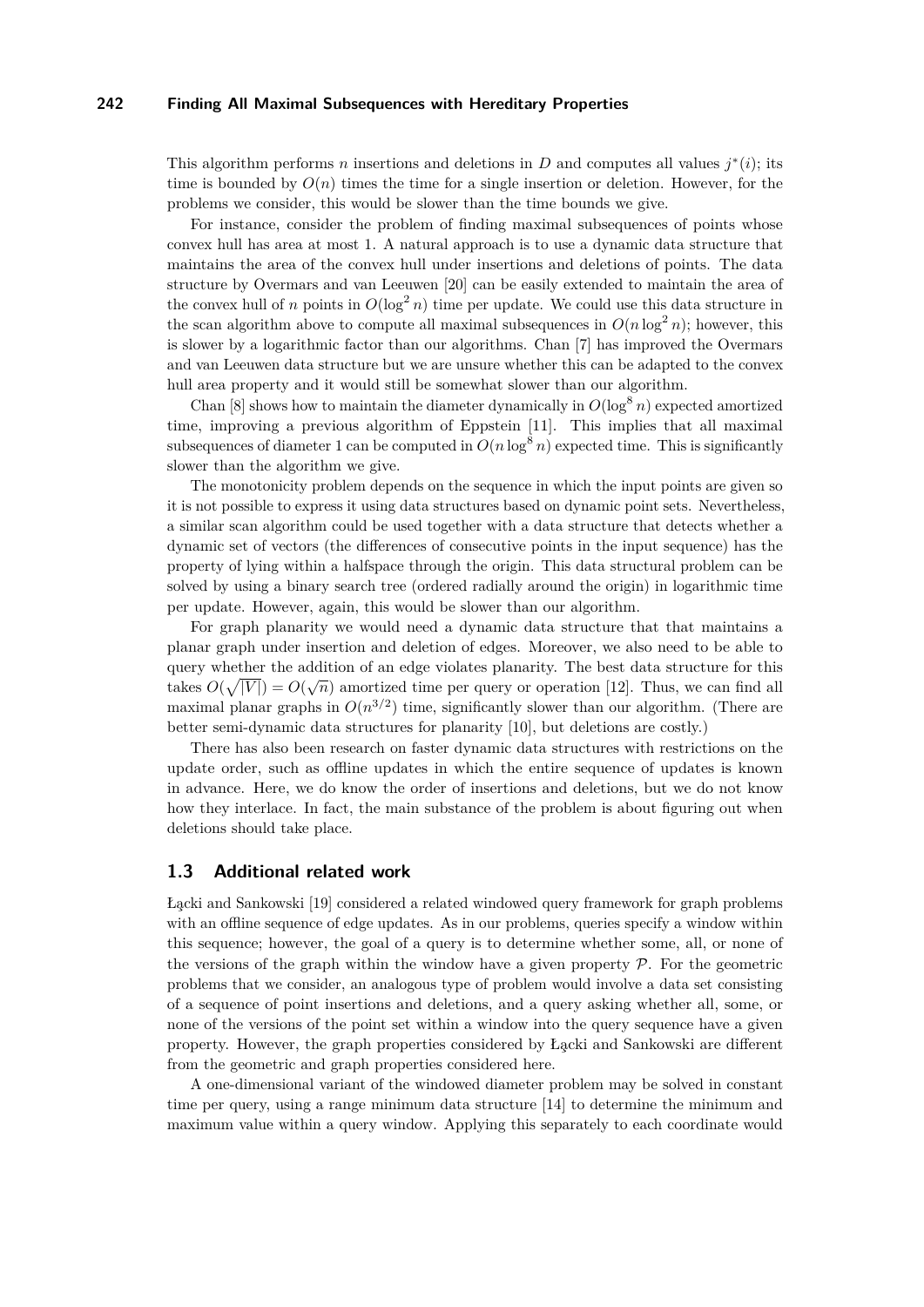allow us to determine the  $L_{\infty}$  diameter of a query window. However, this approach does not generalize to Euclidean diameter, and although it can be made to work for the monotone direction problem, it would result in a more complicated solution than the one we give.

# <span id="page-3-0"></span>**2 General strategy**

We first review the notation we (ab)use. For any natural numbers *a* and *b*, we let [*a, b*] denote the integer range  $\{a, a+1, \ldots, b\}$ . Henceforth, *n* will be used to denote the length of the input sequence. We write  $[n]$  instead of  $[1, n]$  and use  $\mathbb{U} = \{(i, j) \in [n]^2 \mid i \leq j\}.$ 

Consider a sequence  $S = s_1, \ldots, s_n$  of points in the plane. For every pair of indices  $(i, j) \in \mathbb{U}$  we define the *subsequence*  $S[i, j] = s_i, \ldots, s_j$ . All subsequences considered in this paper are contiguous subsequences. When  $j < i$ ,  $S[i, j]$  is the empty sequence. With a slight abuse of notation, we will sometimes treat  $S[i, j]$  as a set instead of as a sequence; for example, we will talk about the diameter or the convex hull of  $S[i, j]$ .

A property  $P$  for subsequences is *hereditary* if it is closed under taking subsequences: if  $S[i, j]$  has property P, then  $S[i', j']$  also has property P for all  $i \leq i' \leq j' \leq j$ . All properties considered in this paper are hereditary.

Consider a fixed hereditary property P. We consider a  $n \times n$  matrix  $A_{\mathcal{P}} = (A_{\mathcal{P}}(i,j))_{(i,j) \in \mathbb{U}}$ . defined (only for pairs of indices in U) by

$$
A_{\mathcal{P}}(i,j) = \begin{cases} 1, & \text{if } S[i,j] \in \mathcal{P}, \\ 0, & \text{otherwise.} \end{cases}
$$

Values in the bottom triangle  $\{(i, j) | j < i\}$  are undefined. We want to find for each row *i* the last index  $j^*(i)$  with  $A_{\mathcal{P}}(i, j^*(i)) = 1$ . When the property  $\mathcal P$  is clear from the context, we drop the subscript and simply write  $\vec{A}$  instead of  $\vec{A}_{\mathcal{P}}$ .

A *rectangle* (of indices) is a subset of indices

$$
[a, a+h] \times [b, b+w] = \{(i, j) \in [n]^2 \mid a \le i \le a+h, b \le j \le b+w\}.
$$

For a rectangle  $R = [a, a + h] \times [b, b + w]$ , its **height** is height $(R) = h + 1$  and its *width* is width $(R) = w + 1$ . By *solving a rectangle*  $R = [a, a + h] \times [b, b + w]$  we mean finding, for each index  $i \in [a, a+h]$ , the last nonzero of row i of matrix A that lies inside rectangle R. In general, our algorithms will consider rectangles  $[a, a + h] \times [b, b + h]$  with  $a + h \leq b$ , that is, contained in U. A rectangle is *anchored at the diagonal* if it is of the type  $[a-h,a] \times [a,a+w]$ , that is, its bottom left corner lies on the diagonal  $\{(i,i) | i \in [n]\}.$ 

We will assume that  $A(i, i) = 1$ , for all  $i \in [n]$ ; that is, any single point of *S* always satisfies property  $\mathcal{P}$ . (Otherwise  $j^*(i)$  is not defined.) Our algorithms will consider rectangles  $R = [a, a+h] \times [b, b+w]$  with the property that, for all  $i \in [a, a+h]$ ,  $j^*(i) \in [b, b+w]$ . That is, these rectangles contain the last nonzero of *A* in each of their rows. We call a rectangle with this property a **frontier rectangle**. Thus, solving a frontier rectangle is equivalent to finding the values  $j^*(i)$  for all  $i \in [a, a+h]$ .

## **2.1 Decomposing into anchored rectangles**

We are going to use a greedy procedure to reduce the problem to a search within disjoint frontier rectangles anchored at the diagonal that together have *O*(*n*) height and width.

Take a sequence of indices  $\alpha = a_1, a_2, \ldots, n$  such that  $a_1 = 1$  and  $a_k = j^*(a_{k-1})$ , that is,  $a_k$  is the largest index with  $A(a_{k-1}, a_k) = 1$ . (In the special case that  $a_k = a_{k-1}$ , we redefine  $a_k$  to  $a_{k-1}$  + 1.) This is a greedy decomposition of the sequence into subsequences with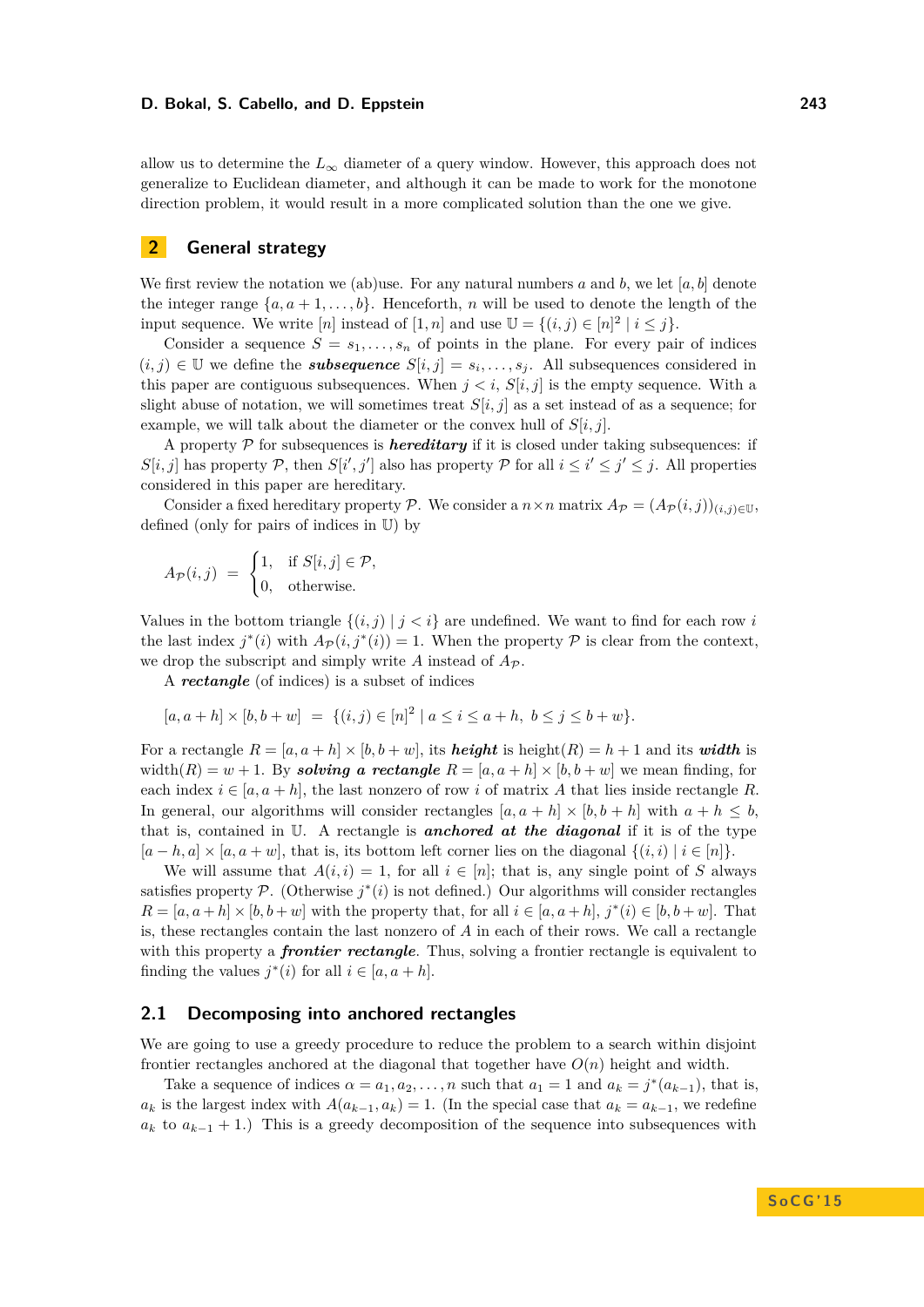<span id="page-4-0"></span>

**Figure 1** Schema showing the greedy procedure to decompose the problem into (red) frontier rectangles anchored at the diagonal. The blue region denotes entries of matrix *A* with value 1.

property  $P$ . The subsequences are disjoint, except for the starting and ending points  $a_k$ , and maximal with respect to this almost-disjoint property. For each index  $a_k$  in  $\alpha$ , define the rectangle  $R_k = [a_k + 1, a_{k+1}] \times [a_{k+1}, a_{k+2}]$ . A schematic view is offered in Figure [1.](#page-4-0)

Each index  $i \in [n]$  appears at most once as a first coordinate and at most twice in the second coordinate of rectangles  $R_1, R_2, \ldots$ . Therefore

$$
\sum_{k} (\text{height}(R_k) + \text{width}(R_k)) = O(n).
$$

By construction, each  $R_k$  is a frontier rectangle anchored at the diagonal. Solving the rectangles  $R_1, R_2, \ldots$  we readily obtain all maximal subsequences with property  $P$ . We summarize.

<span id="page-4-1"></span>I **Lemma 2.1.** *Assume that we have the following two subroutines for sequence S and property* P*:*

- (a) *Given an index*  $a \in [n]$ *, find the largest index*  $j^*(a)$  *such that*  $S[a, j^*(a)] \in \mathcal{P}$ *. This takes*  $T_{greedy}(j^*(a) - a)$  *time for a certain convex function*  $T_{greedy}(\cdot)$ *.*
- **(b)** *Given a frontier rectangle R of indices anchored at the diagonal, solve R. This takes*  $T_{rect}(\text{height}(R) + \text{width}(R))$  *time for a certain convex function*  $T_{rect}(\cdot)$ *.*

*Then we can find all maximal subsequences with property*  $P$  *in*  $O(n) + T_{greedy}(O(n))$  +  $T_{rect}(O(n))$  *time.* 

## <span id="page-4-2"></span>**2.2 Solving an anchored rectangle**

To solve a frontier rectangle anchored at the diagonal, we are going to use a recursive divide-and-conquer method. The subproblems of this method will be defined by frontier rectangles contained in U, but not necessarily anchored at the diagonal.

Consider a frontier rectangle  $[a, a + h] \times [b, b + w]$  contained in U. We use a methodology similar to binary search. See Figure [2](#page-5-0) for an schematic view. We select an index *m* halving the interval  $[a, a + h]$ . Then we find the largest index *c* such that  $A(m, c) = 1$ . With this, we infer the following information:

- In the rectangle  $[m, a+h] \times [b, c]$ , all the values of *A* are 1.
- $\equiv$ In the rectangle  $[a, m] \times [c + 1, b + w]$ , all the values of *A* are 0.

We then recurse in the frontier rectangle  $[a, m-1] \times [b, c]$  and in the frontier rectangle  $[m+1, a+h] \times [c, b+w]$ . Since in each step we halve the area where we continue the search, we have a recursion of depth  $O(\log(wh))$ .

However, the subproblems do not really get smaller: to solve the rectangle  $R = [a, a+h] \times$  $[b, b + w]$ , we have to consider the subsequence  $S[a, b + w]$ , which has size  $w + b - a$ . For late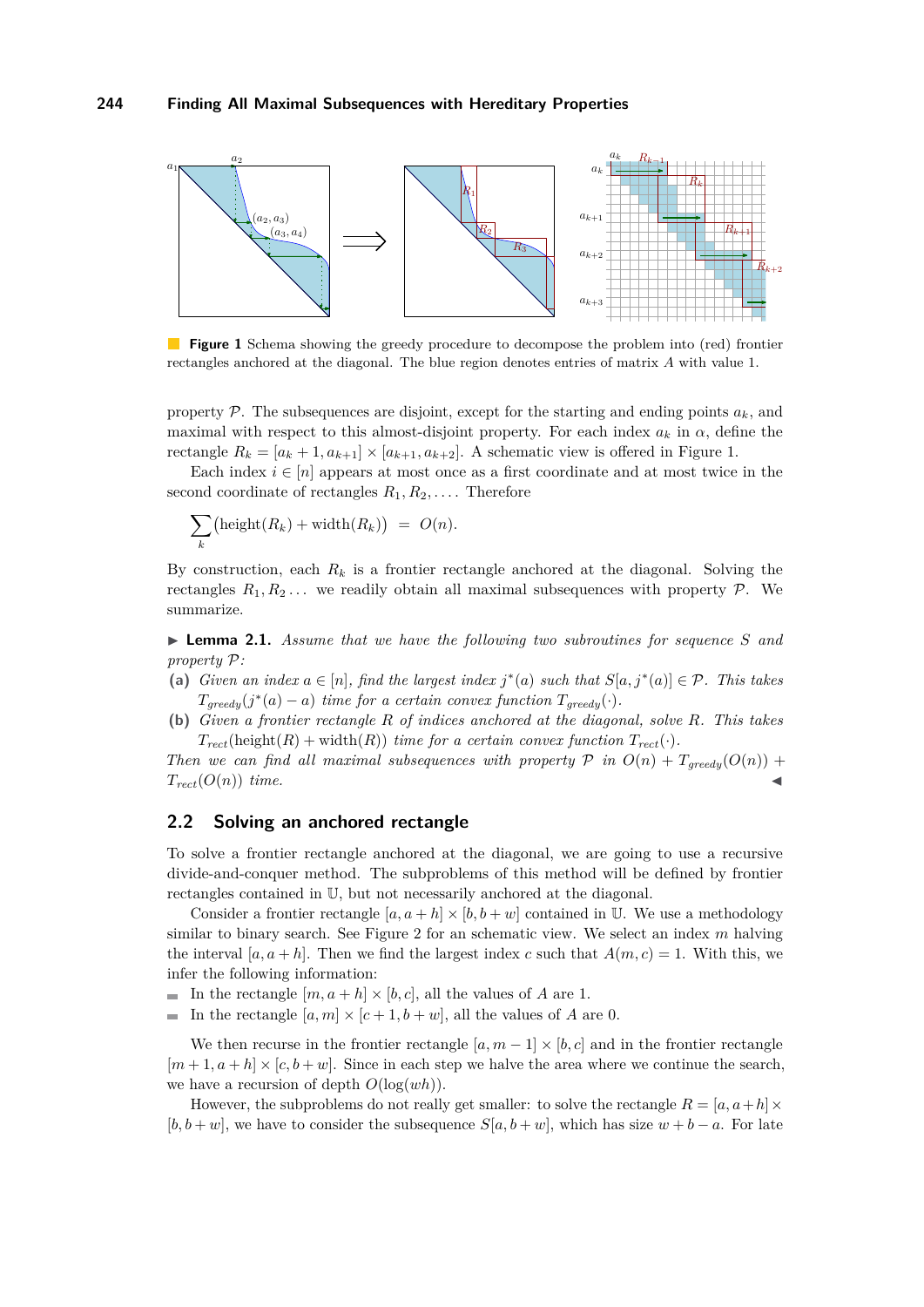<span id="page-5-0"></span>

Figure 2 Schema showing the strategy to solve a frontier rectangle. The blue region denotes entries known to have value 1. The red region denotes entries known to have value 0.

subproblems, this may be larger than  $w + h$  or  $wh$ . However, any of the subsequences  $S[i, j]$ , where  $(i, j) \in R$ , can be decomposed into  $S[i, a + h]$ ,  $S[a + h, b]$  and  $S[b, j]$ . The middle sequence  $S[a + h, b]$  may be arbitrarily large, but it is a "common factor" to all subsequences  $S[i, j]$ ,  $(i, j) \in R$ . We replace the subsequence  $S[a + h, b]$  by a *sketch* of size  $O(w + h)$ . The definition of sketch depends on the problem at hand, but the idea is that it should encode the role of  $S[a + h, b]$  in the subsequences  $S[i, j]$ , for all  $(i, j) \in R$ . In fact, such sketches are also important to find efficiently the index *c* that controls the division for recursive calls.

To analyze such algorithm, the following technical result will be useful.

<span id="page-5-3"></span>▶ **Lemma 2.2.** *The recursion* 

$$
T(h, w) = \begin{cases} O(h + w) + T([h/2], w') + T([h/2], w - w') & \text{if } h \ge 2, \\ O(w) & \text{if } h = 0 \text{ or } 1, \end{cases}
$$

*where*  $0 \leq w' \leq w$ , *implies that*  $T(h, w) = O((h + w) \log h)$ .

# **3 Directional monotonicity**

In this section, we will regard the subsequence *S*[*i, j*] as a *polygonal path*. Consider the unit circle  $\mathbb{S}^1$ . For a direction  $\vec{u} \in \mathbb{S}^1$ , the path  $S[i, j]$  is  $\vec{u}$ -monotone, if it is always increasing in the direction  $\vec{u}$ , that is, the scalar product of  $\overrightarrow{s_k s_{k+1}}$  and  $\vec{u}$  is positive for each  $k \in [i, j-1]$ . The path  $S[i, j]$  is **monotone** if it is  $\vec{u}$ -monotone for some direction  $\vec{u} \in \mathbb{S}^1$ . Let  $\Theta(i, j) \subset \mathbb{S}^1$ be the set of directions  $\vec{u}$  such that  $S[i, j]$  is  $\vec{u}$ -monotone.

<span id="page-5-1"></span>▶ **Lemma 3.1.** *Given an index*  $a \in [n]$ *, we can find the largest index*  $j^*(a) \in [n]$  *such that the path*  $S[a, j^*(a)]$  *is monotone in*  $O(j^*(a) - a)$  *time.* 

**Proof.** Starting with  $j = a + 1$ , we increment *j* until we get that  $j = n + 1$  or  $S[a, j]$  is not monotone, and then return  $j - 1$ . At each step, we compute the interval  $\Theta(a, j)$  in constant time using that  $\Theta(a, j) = \Theta(a, j - 1) \cap \{\vec{u} \in \mathbb{S}^1 \mid \langle \overrightarrow{s_{j-1}s_j}, \vec{u} \rangle > 0\}$ . John J. J. J. J. J. J.

Lemma [3.1](#page-5-1) provides the subroutine needed in Lemma [2.1\(](#page-4-1)a). The next result provides the subroutine needed in Lemma [2.1\(](#page-4-1)b).

<span id="page-5-2"></span>I **Lemma 3.2.** *Consider a frontier rectangle R of indices anchored at the diagonal. We can solve the rectangle R in*  $O(\text{height}(R) + \text{width}(R))$  *time.* 

**Proof.** Let *R* be the rectangle  $[a-h, a] \times [a, a+w]$ . We compute for each index  $j \in [a+1, a+w]$ the set of directions  $\Theta(a, j)$ . This is done incrementally in  $O(w)$  time. We compute for each index  $i \in [a-h, a-1]$  the set of directions  $\Theta(i, a)$ . This is done by tracing the *reverse* of the path  $S[a-h,a]$  and using the fact that a path is  $\vec{u}$ -monotone if and only if its reversal is  $(-\vec{u})$ -monotone.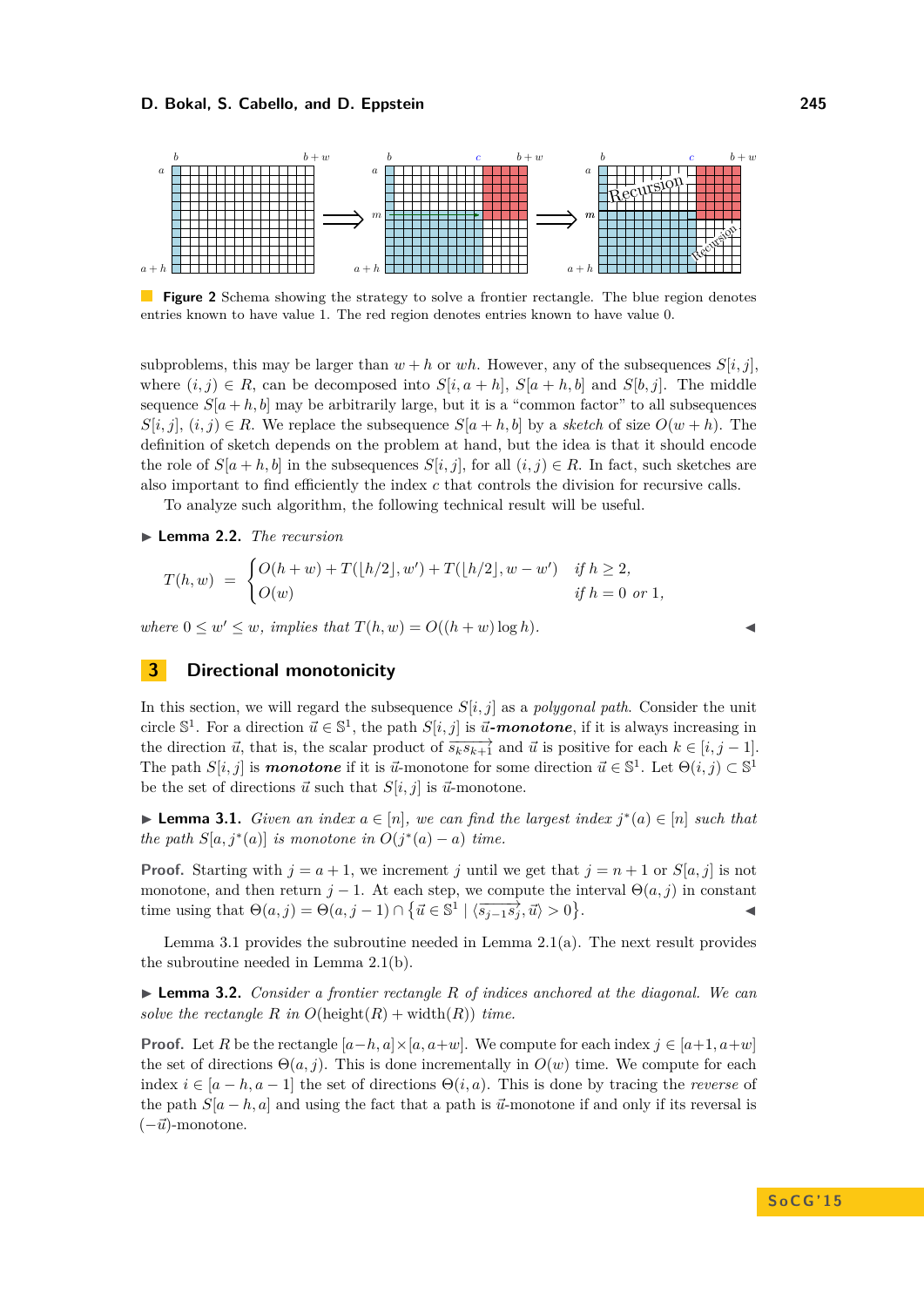<span id="page-6-0"></span>

**Figure 3** Path followed by (*i, j*) in the algorithm of Lemma [3.2](#page-5-2) to solve a frontier rectangle anchored to the diagonal. The blue region describes query windows that form monotone paths.

Now we just walk along the boundary between monotone and not-monotone in the rectangle *R*. See Figure [3.](#page-6-0) Set  $i = a - h$  and  $j = a + 1$ . At each iteration, we compute  $\Theta(i, j)$ in constant time using the fact that  $\Theta(i, j) = \Theta(i, a) \cap \Theta(a, j)$ . If  $\Theta(i, j) \neq \emptyset$ , we increment *j* and go to the next iteration. If  $\Theta(i, j) = \emptyset$ , we deduce that  $j^*(i) = j - 1$ , increment *i*, and go to the next iteration. We finish when the pair  $(i, j)$  is outside the rectangle R. In this case, we deduce that  $j^*(i') = a + w$  for  $i' = i, \ldots, a$ .

The running time is  $O(h + w)$  because at each iteration we spend constant time and increment either  $i$  or  $j$ .

**Find 1.3.** *Let*  $S = s_1, \ldots, s_n$  *be a polygonal path in the plane. In*  $O(n)$  *time we can compute, for all indices*  $i \in [n]$ *, the largest index*  $j^*(i)$  *such that the polygonal path*  $s_i, \ldots, s_{j^*(i)}$  *is monotone.* 

**Proof.** Lemmas [3.1](#page-5-1) and [3.2](#page-5-2) give the subroutines required in the hypothesis of Lemma [2.1,](#page-4-1) with running times  $T_{greedy}(n) = O(n)$  and  $T_{rect}(n) = O(n)$ . Lemma [2.1](#page-4-1) implies that we can find all maximal subsequences in  $O(n)$  time.

Note that in this problem, we did not need the recursive approach discussed in Section [2.2.](#page-4-2) This is because  $\Theta(i, j)$ , which plays the role of a sketch, has a constant-size description.

## **4 Diameter of point sets**

For a set of points *P* in the Euclidean plane, its diameter diam(*P*) is the maximum distance between any two points: diam( $P$ ) = max<sub>p,p'</sub> $\in$   $p$  || $p - p'$ ||. The diameter of *n* points can be computed in  $O(n \log n)$  time; see for example [\[21,](#page-14-19) Chapter 4].

## **4.1 Sketches**

Let *P* and *S* be sets of points in the Euclidean plane. A subset *Q* ⊂ *P* is a *diam-sketch of P with respect to S* if

(i) for each  $T \subset S$  we have diam( $P \cup T$ ) = diam( $Q \cup T$ ), and

(ii)  $|Q| = O(|S|)$ .

Diam-sketches can be constructed using standard tools and have a certain composition property, as the following lemma explains. See Figure [4](#page-7-0) for an example of the construction.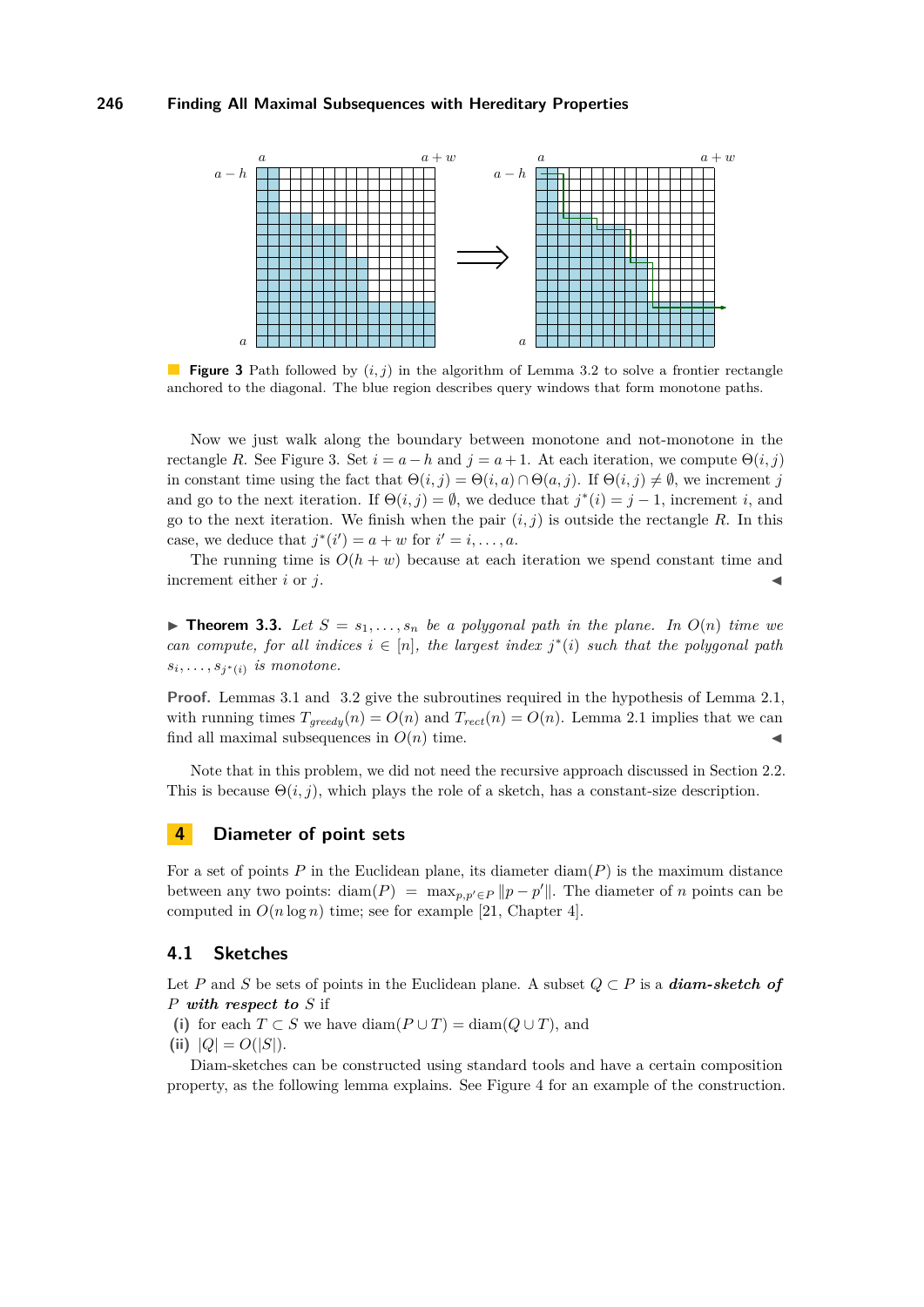<span id="page-7-0"></span>

**Figure 4** Example of diam-sketch. Left: the dotted black points correspond to *P*, the squared red points to *S*. A diametral pair of *P* and points furthest away from each point of *S* are shown with dashed segments. Right: the resulting diam-sketch, as constructed in the proof of Lemma [4.1\(](#page-7-1)a).

#### <span id="page-7-1"></span>▶ **Lemma 4.1.** *Diam-sketches have the following properties.*

- **(a)** *Given sets P and S of cardinality at most n, we can compute a diam-sketch of P with respect to S in*  $O(n \log n)$  *time.*
- **(b)** Let  $Q$  be a diam-sketch of  $P$  with respect to  $S$ ,  $X$  be a diam-sketch of  $Q \cup S_1$  with respect *to*  $S_2$ *, and*  $S_1 ∪ S_2 ⊂ S$ *. Then X is a diam-sketch of*  $P ∪ S_1$  *with respect to*  $S_2$ *.*

**Proof Sketch.** We show (a) giving an explicit construction. We set  $Q = \emptyset$ , add to  $Q$  a diametral pair of *P* and, for each point  $s \in S$ , add a point of *P* that is furthest from *s*. Such a set *Q* can be constructed in  $O((|P| + |S|)log(|P|)) = O(n log n)$  time using standard tools: we compute the diameter of *P*, build the furthest-point Voronoi diagram *V D* of *P*, and locate each point of *S* in *V D*. The details are standard. See Figure [4](#page-7-0) for an example of the construction. A small case analysis shows that *Q* is indeed a diam-sketch.

To show (b), consider any  $T \subset S_2$ . We have to show that  $\text{diam}(P \cup S_1 \cup T) = \text{diam}(X \cup T)$ . Since *Q* is a diam-sketch of *P* with respect to  $S \supset S_1 \cup T$  and *X* is a diam-sketch of  $Q \cup S_1$ with respect to  $S_2 \supset T$ , we have

$$
diam(P \cup S_1 \cup T) = diam(P \cup (S_1 \cup T)) = diam(Q \cup (S_1 \cup T))
$$
  
= diam((Q \cup S\_1) \cup T) = diam(X \cup T).

# <span id="page-7-3"></span>**4.2 Algorithms**

<span id="page-7-2"></span>**Lemma 4.2.** Let P be a set of points and  $S = s_1, \ldots, s_n$  a sequence of points. Assume *that we have a diam-sketch Q of P with respect to S. In O*(*n* log *n*) *time, we can find the largest index*  $j^*$  *such that* diam $(P \cup S[1, j^*]) \leq 1$ *.* 

**Proof.** We proceed with a binary search. We initialize the search with  $\ell = 0, r = n$ , and *X* = *Q*. Through the binary search, we maintain the invariant that  $\ell \leq j^* \leq r$  and *X* is a diam-sketch of  $P \cup S[1, \ell]$  with respect to  $S[\ell + 1, r]$ . In an iteration, we set  $m = [(\ell + r)/2]$ and check whether  $\text{diam}(X \cup S[\ell+1,m]) \leq 1$ . If the diameter is at most 1, then we continue the search with  $\ell = m$ , and set *X* to be a diam-sketch of  $X \cup S[\ell, m]$  with respect to  $S[m+1,r]$ . If, on the other hand, the diameter is larger than 1, then we continue the search with  $r = m - 1$ , and set X to be a diam-sketch of X with respect to  $S[\ell + 1, m - 1]$ . We finish the search when  $\ell = r$  by returning  $\ell$ .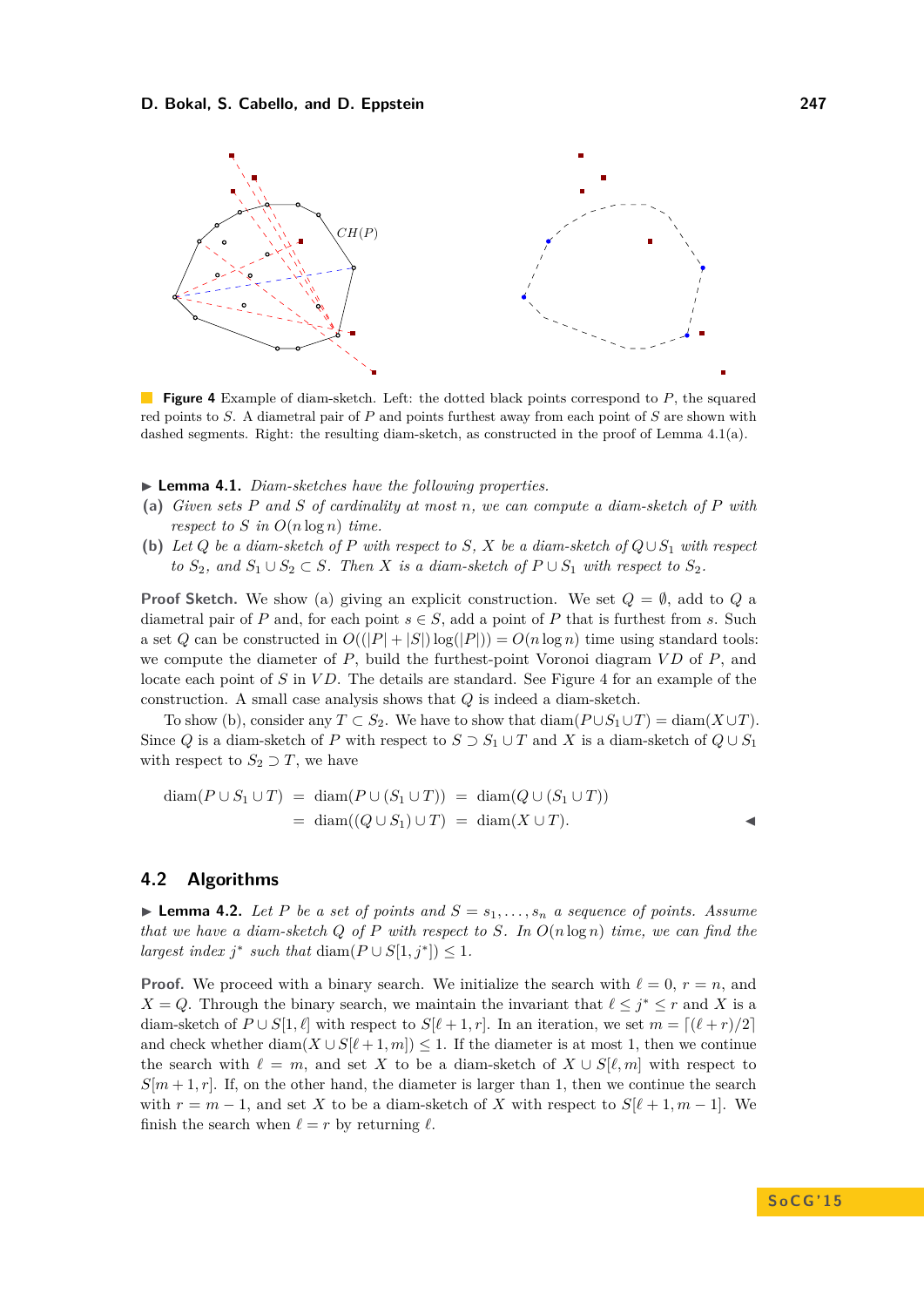Validity of the invariant  $\ell \leq j^* \leq r$  follows from the standard argument used for binary search. Validity of the property that *X* is a diam-sketch of  $P \cup S[1, \ell]$  with respect to  $S[\ell + 1, r]$  follows by induction and Lemma [4.1\(](#page-7-1)b). When we continue on the right side (setting  $\ell = m$ ), we apply Lemma [4.1\(](#page-7-1)b) with  $S_1 = S[\ell, m]$  and  $S_2 = S[m + 1, r]$ . When we continue on the left side (setting  $r = m - 1$ ), we apply Lemma [4.1\(](#page-7-1)b) with  $S_1 = \emptyset$  and  $S_2 = S[\ell + 1, m - 1].$ 

Correctness of the method follows from the invariant because at the end, when  $r = \ell$ , we have diam( $P \cup S[1, \ell]$ ) = diam( $X$ ) ≤ 1 and  $r = j^* = \ell$ .

For the running time, note that at each step, we handle  $O(|X| + r - \ell)$  points. Since *X* is always a diam-sketch with respect to  $S[\ell + 1, r]$ , we have  $|X| = O(r - \ell)$ . At each iteration, we compute the diameter of  $O(r - \ell)$  points and the diam-sketch of  $O(r - \ell)$  points with respect to a set of size  $O(r - \ell)$  using Lemma [4.1\(](#page-7-1)a). This means that we spend  $O((r - \ell) \log(r - \ell))$ at each iteration. Since at each iteration the value  $r - \ell$  decreases geometrically, we conclude that the total running time is  $O(n \log n)$ .

<span id="page-8-0"></span>I **Lemma 4.3.** *Consider a frontier rectangle R anchored at the diagonal with height h and width w*. We can solve R in  $O((h + w) \log^2(h + w))$  time.

**Proof.** We give a recursive algorithm. A recursive subproblem is described by a frontier rectangle  $[a, a+h] \times [b, b+w]$  contained in U, and a diam-sketch *Q* of  $S[a+h, b]$  with respect to  $S[a, a+h-1] \cup S[b+1, b+w]$ . The original problem is a problem of such type, where  $a + h = b$  and  $S[a + h, b] = Q = \{s_b\}.$ 

If  $h = 1$ , we use Lemma [4.2](#page-7-2) twice, once for each row, to find  $j^*(a)$  and  $j^*(a+1)$ . For the row  $a + 1$  we use Q and the sequence  $S[b + 1, b + w]$ . For the row a we use Q and the sequence  $s_a$ ,  $S[b+1,b+w]$ . In this case, we need  $O(w \log w)$  time. The case  $h = 0$  is similar.

Let us now consider the case when  $h \geq 2$  and thus the rectangle has at least three rows. We use the divide-and-conquer approach discussed in Section [2.2.](#page-4-2) Set  $m = a + \lfloor h/2 \rfloor$ . We find the last index  $c \in [b, b + w]$  such that  $\text{diam}(S[m, c]) \leq 1$ . (Here we are using the property of being a frontier rectangle to infer that  $c \geq b$  and thus  $(m, c) \in R$ .) We have obtained that  $j^*(m) = c$ . We then recurse on the rectangles  $R_1 = [a, m-1] \times [b, c]$ and  $R_2 = [m + 1, a + h] \times [c, b + w]$ . Note that  $R_1$  and  $R_2$  are frontier rectangles; see Figure [2.](#page-5-0) To recurse in the rectangle  $R_1$ , we use a diam-sketch  $Q_1$  of  $Q \cup S[m, a+h]$  with respect to  $S[a, m-1] \cup S[b, c]$ . Note that  $Q_1$  is a diam-sketch of  $S[m, b]$  with respect to  $S[a, m-1] \cup S[b, c]$  because of Lemma [4.1\(](#page-7-1)b), and thus it is the appropriate diam-sketch for the recursive call. Similarly, for the recursion on the rectangle *R*2, we use a diam-sketch *Q*<sup>2</sup> of  $Q \cup S[b, c-1]$  with respect to  $S[m+1, a+h] \cup S[c, b+w]$ . Again,  $Q_2$  is a diam-sketch of  $S[a + h, c - 1]$  with respect to  $S[m + 1, a + h] \cup S[c, b + w]$  because of Lemma [4.1\(](#page-7-1)b), and it provides appropriate ground for recursion. This finishes the description of the algorithm.

To analyze the running time, note that *Q* has size  $O(h + w)$  because it is a diam-sketch with respect to  $h + w$  points. If  $h \leq 1$ , we spend  $O(w \log w)$  time. Let us now look at the case  $h > 1$ . The index c can be found in  $O((h + w) \log(h + w))$  time using Lemma [4.2](#page-7-2) with *Q* and the sequence  $S[m, a+h-1], S[b+1, b+w]$ . The sets  $Q_1$  and  $Q_2$  can be computed in  $O((h + w) \log(h + w))$  time using Lemma [4.1\(](#page-7-1)a) and noting that *Q* has size  $O(h + w)$ . Thus we spend  $O((h + w) \log(h + w))$  time plus the time for recursive calls in  $R_1$  and  $R_2$ . Let  $w' = c - b$ . The rectangle  $R_1$  has  $m - a \leq \lfloor h/2 \rfloor$  rows and  $c - b + 1 = w' + 1$  columns, while the rectangle  $R_2$  has  $a + h - m \leq \lfloor h/2 \rfloor + 1$  rows and  $b + w - c + 1 = w - w' + 1$  columns. Therefore, denoting by  $T(h, w)$  the running time for a rectangle with  $h + 1$  rows and  $w + 1$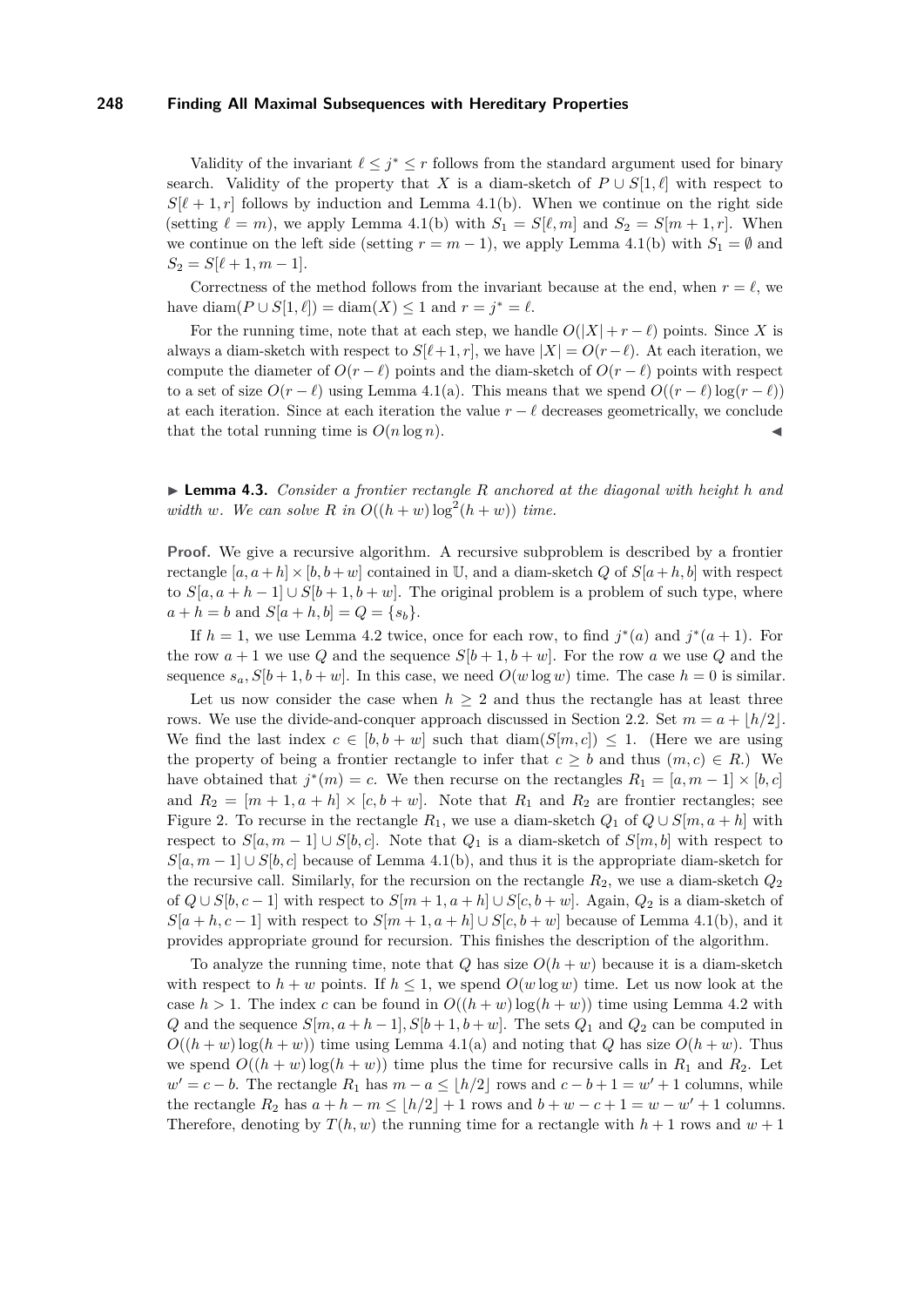columns, we have

$$
T(h, w) = \begin{cases} O((h+w)\log(h+w)) + T([h/2], w') + T([h/2], w - w') & \text{if } h \ge 2, \\ O(w\log(h+w)) & \text{if } h \le 1. \end{cases}
$$

Taking the factor  $O(\log(h+w))$  out, Lemma [2.2](#page-5-3) implies that  $T(h, w) = O((h+w)\log^2(h +$  $(w)$ ).

Buchin et al. [\[6\]](#page-14-2) give the subroutine needed in Lemma [2.1\(](#page-4-1)a) with  $T_{greedy}(n) = O(n \log n)$ . An exponential search and Lemma [4.2](#page-7-2) can also be used to obtain the same result. Lemma [4.3](#page-8-0) gives the subroutine needed in Lemma [2.1\(](#page-4-1)b) with  $T_{rect}(n) = O(n \log^2 n)$ . Then Lemma [2.1](#page-4-1) implies the following.

**Find 1.4.** *Let*  $S = s_1, \ldots, s_n$  *be a sequence of points in the plane. In*  $O(n \log^2 n)$  *time, we can compute, for all indices*  $i \in [n]$ *, the largest index*  $j^*(i)$  *with*  $\text{diam}(s_i, \ldots, s_{j^*(i)}) \leq 1$ *.* 

# **5 Area of the convex hull**

In this section, we will for simplicity assume general position: no two points have the same *x*-coordinate and no three points are collinear.

For a point set *P*, we denote by *CH*(*P*) its convex hull. For each point *s* outside *CH*(*P*), let  $\tau(s, P)$  be the two points on the boundary of  $CH(P)$  that support the tangents to  $CH(P)$ through *s*.

## **5.1 Sketches**

Let *P* be a set of points and let  $S = s_1, \ldots, s_n$  be a sequence of points. Let  $p_{\text{max}}$  and  $p_{\text{min}}$ be the points of *P* with largest and smallest *x*-coordinates, respectively. The *CH-sketch of P with respect to the sequence S* is the point set

$$
\{p_{\max}, p_{\min}\} \cup \left(\bigcup_{i \in [n]} \tau(s_i, P \cup S[1, i-1]) \cap P\right).
$$

An example is given in Figure [5.](#page-10-0) The intuition is that the CH-sketch should contain the points of *P* that support some tangent during the iterative construction of  $CH(P \cup S[1, i])$ . for  $i = 1, \ldots, n$ . We add  $p_{\text{max}}$  and  $p_{\text{min}}$  for convenience: we will later maintain the area of the upper hulls of *P* and the CH-sketch, and it is slightly simpler if their starting and ending points match.

Note that we define CH-sketches with respect to *sequences*, while sketches in the previous section were with respect to sets. We do this to achieve better efficiency.

Let *Q* denote the CH-sketch of *P* with respect to *S*. We have the following straightforward consequences of the definition:

- (i)  $|Q| = O(|S|)$  because each point of *S* contributes at most two points to *Q*.
- **(ii)** Each point of *Q* is a vertex of *CH*(*P*) because it is in *P* and supports a tangent to  $CH(P \cup X)$  for some *X*.
- (iii) For each  $i \in [n]$ , we have  $\tau(s_i, P \cup S[1, i-1]) = \tau(s_i, Q \cup S[1, i-1])$ , as a point supporting a tangent to  $CH(P \cup S[1, i-1])$  through  $s_i$  is either in *Q* by definition or in  $S[1, i-1]$ .

We next discuss some properties about composition of CH-sketches. In our algorithm, we are going to keep two CH-sketches, each with respect to a different sequence. Because of this, some statements become cumbersome.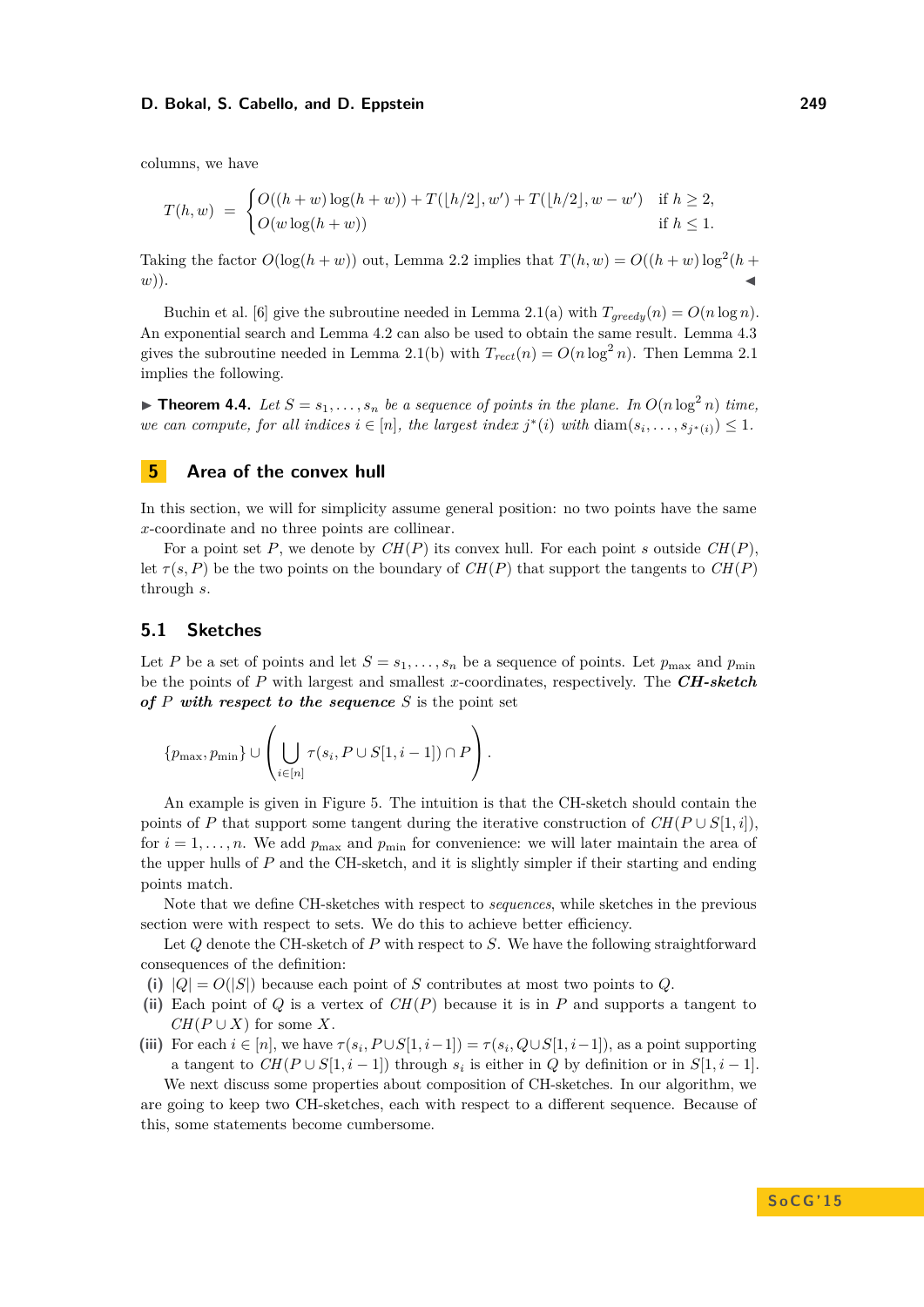<span id="page-10-0"></span>

**Figure 5** Left: A set *P* of points (black dots) with its convex hull and the sequence  $S = s_1, \ldots, s_6$ (red squares). Center: the sequence of convex hulls  $CH(P \cup S[1, i])$  for  $i = 1, \ldots, 6$ . The points of the CH-sketch *Q* of *P* with respect to *S* are marked in solid blue. Right: *CH*(*Q*) for the CH-sketch of *P* and the clipped region  $\Delta(qq', P)$  for an edge  $qq'$  of  $CH(Q)$ .

<span id="page-10-1"></span>**Example 1.** Let  $Q_1$  be a CH-sketch of P with respect to a sequence  $S_1[1, n_1]$ . Let  $Q_2$  be a *CH-sketch of P with respect to a sequence*  $S_2[1,n_2]$ *. Consider indices*  $c_1$  *and*  $c_2$  *such that*  $1 \leq c_1 \leq n_1 \text{ and } 1 \leq c_2 \leq n_2.$ 

- (a) *If*  $Q'$  is a CH-sketch of  $Q_1 \cup S_1[1, c_1]$  with respect to  $S_1[c_1 + 1, n_1]$ , then  $Q'$  is a CH-sketch *of*  $P \cup S_1[1, c_1]$  *with respect to*  $S_1[c_1 + 1, n_1]$ *.*
- **(b)** *If*  $Q'$  *is a CH-sketch of*  $Q_2 \cup S_1[1,c_1]$  *with respect to*  $S_2[1,c_2]$ *, then*  $Q'$  *is a CH-sketch of P* ∪ *S*<sub>1</sub>[1*, c*<sub>1</sub>] *with respect to S*<sub>2</sub>[1*, c*<sub>2</sub>]*.*

# **5.2 Clipped regions**

Let *P* be a set of points and let *Q* be a subset of the vertices of  $CH(P)$ . Each edge *qq'* of  $CH(Q)$  separates a portion of  $CH(P) \setminus CH(Q)$  from  $CH(Q)$ . We denote such a region by  $\Delta(qq', P)$ . See Figure [5,](#page-10-0) right. We use  $\Delta(Q, P)$  for the family of *clipped regions*  ${\{\Delta(qq', P)\}}_{qq'}$ , where  $qq'$  iterates over all edges of  $CH(Q)$ .

Let *Q* be a CH-sketch of *P* with respect to *S*. Consequence (iii) of the definition of CHsketch is important to easily obtain the area of  $CH(P \cup S[1, i])$  from the area of  $CH(Q \cup S[1, i])$ and the area of each of the clipped regions  $\Delta(Q, P)$ . Indeed, for every index *i*, a clipped region of  $\Delta(Q, P)$  is contained either in  $CH(Q \cup S[1, i])$  or in the closure of its complement. Therefore

$$
\operatorname{area}( \operatorname{CH}(P\cup S[1,i])) \,\, = \,\, \operatorname{area}( \operatorname{CH}(Q\cup S[1,i])) + \sum_{qq'} \operatorname{area}(\Delta(qq',P)),
$$

where the sum is taken over all edges  $qq'$  of  $CH(Q)$  that are also edges of  $CH(Q \cup S[1, i])$ . See Figure [5](#page-10-0) for an example. We use clipped regions to keep track of area difference between *CH*(*P*) and *CH*(*Q*) though the addition of points of *S*.

# **5.3 Algorithms**

We are going to keep point sets sorted by their *x*-coordinates. The sequence *S* is also going to be kept sorted by *x*-coordinates. This *does not* mean that the *x*-coordinates of  $s_1, s_2, \ldots, s_n$  are increasing when these points are given in sequence order. This means that, besides the sequence *S*, we have another list where the elements appearing in *S* are sorted by *x*-coordinates. For a set or sequence *S*, we will use  $\mathcal{L}_x(S)$  to denote the list containing *S* sorted by *x*-coordinate.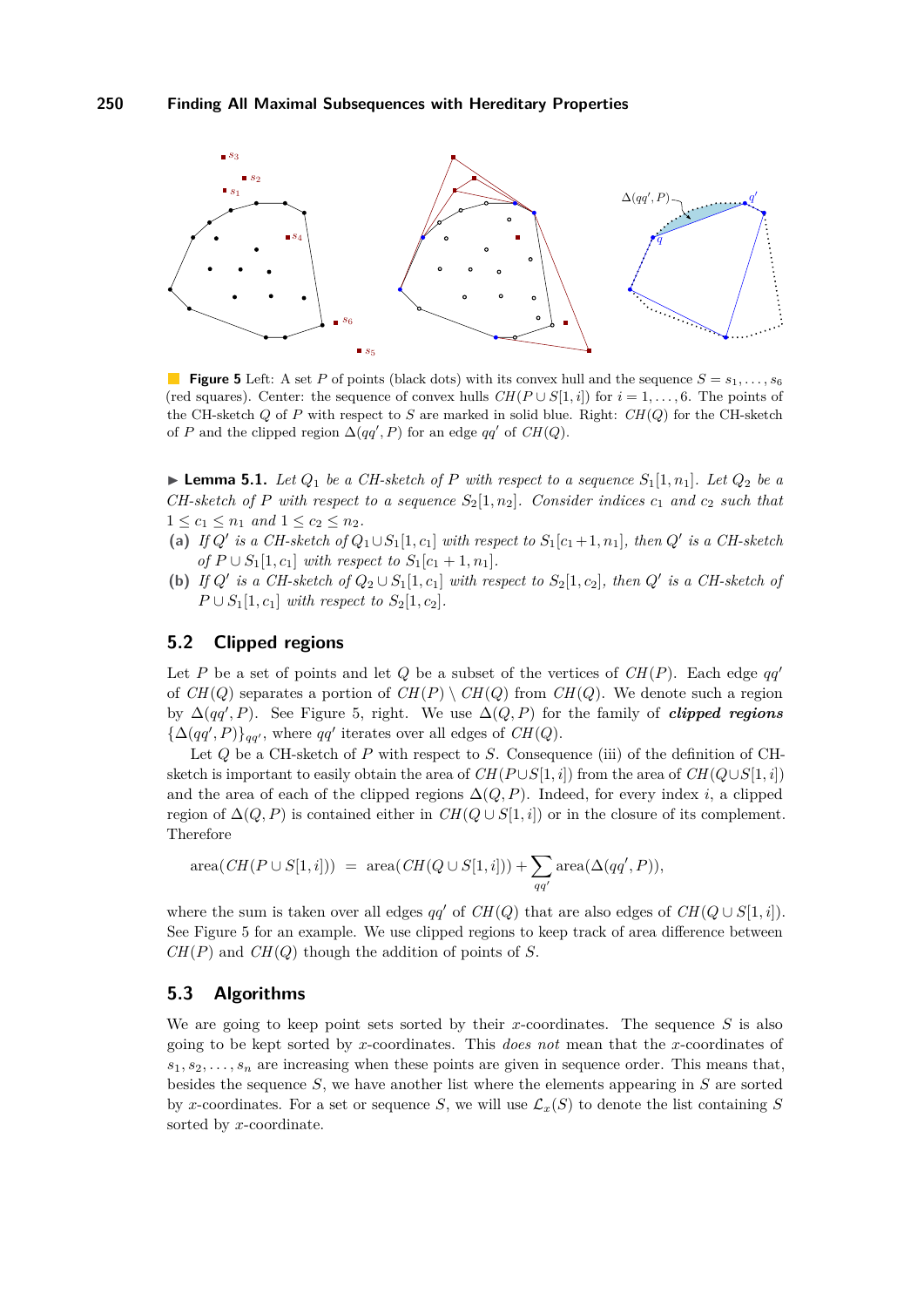<span id="page-11-1"></span>

**Figure 6** Data maintained during the incremental algorithm in the proof of Lemma [5.2.](#page-11-0)

<span id="page-11-0"></span> $\blacktriangleright$  **Lemma 5.2.** Let P be a set and S a sequence of points, both of cardinality at most n. *Assume that we have the corresponding lists*  $\mathcal{L}_x(P)$  *and*  $\mathcal{L}_x(S)$ *. We can compute a CH-sketch of P with respect to S in O*(*n* log log *n*) *time. Moreover, the CH-sketch is obtained sorted by x-coordinate.*

**Proof Sketch.** We iteratively add the points  $s_1, \ldots, s_n$  of *S*, maintain  $CH(P \cup S[1, i])$ , and mark the points  $\tau(s_i, P \cup S[1, i-1]) \cap P$  to be added to the CH-sketch. We maintain separately the upper and the lower hull of  $P \cup S[1, i]$ . We discuss only the upper hull.

Through the iterative procedure, we use a list *UH* that stores the edges of the upper hull of  $P \cup S[1, i]$ . For each segment *e* of  $UH$ , let  $\Sigma(e)$  be the vertical slab contained between the two vertical lines through the endpoints of *e*. For each edge *e* in *UH*, we have a list *γ*(*e*) of the points of  $S[i + 1, n]$  contained in  $\Sigma(e)$ , sorted by *x*-coordinate. We have two additional lists,  $\gamma$ − and  $\gamma$ +, that contain the points of  $S[i + 1, n]$  to the left and to the right of *UH*, respectively, also sorted by *x*-coordinate. See Figure [6.](#page-11-1) We also maintain a van Emde Boas tree [\[22\]](#page-14-20) for the vertices of  $UH$ . Its purpose is to find, at the time of inserting  $s_i$ , the segment *e* of *UH* whose slab  $\Sigma(e)$  contains  $s_i$ . Using the order given by *x*-coordinates, this is a predecessor query in  $UH$ . We can identify each point of  $P \cup S$  with its rank in the order given by *x*-coordinates, and use those ranks as keys for the van Emde Boas tree. Thus, we have an universe of  $|P \cup S| = O(n)$  elements and each operation takes  $O(\log \log n)$  time.

The data can be initialized in  $O(n)$  time computing  $CH(P)$  from  $\mathcal{L}_x(P)$  and with a simultaneous scanning of  $UH$  and  $\mathcal{L}_x(S)$ . The insertion of a point  $s_i$  of  $S$  starts locating the edge *e* such that  $\gamma(e)$  contains  $s_i$  and the appearance of  $s_i$  in  $\gamma(e)$ . We then have to update the convex hull  $UH$  and update the lists making some local operations. The insertion of  $s_i$ takes  $O(\log \log n + |k_{i-1} - k_i|)$  time, where  $k_i$  denotes the number of vertices in the upper hull of  $P \cup S[1, i]$ . At the end of the insertion, we can obtain the points  $\tau(s_i, P \cup S[1, i-1])$ of the upper hull and mark them for addition to the CH-sketch. Since each point of *P* ∪ *S* can be deleted at most once, the time over all insertions is  $O(n \log \log n)$ .

When we have inserted all the points of *S*, we construct the CH-sketch going through  $\mathcal{L}_x(P)$  and selecting those marked for addition to the CH-sketch. We also insert the first and last point of  $\mathcal{L}_x(P)$ , since they have smallest and largest *x*-coordinate.

An approach similar to the one used in the proof of Lemma [5.2](#page-11-0) can be used to incrementally maintain the area of  $CH(Q \cup S[1, i])$ , for  $i = 1, \ldots, n$ . If *Q* is a CH-sketch of *P* with respect to *S*, we can then use the area of the clipped regions  $\Delta(Q, P)$  to compute the area of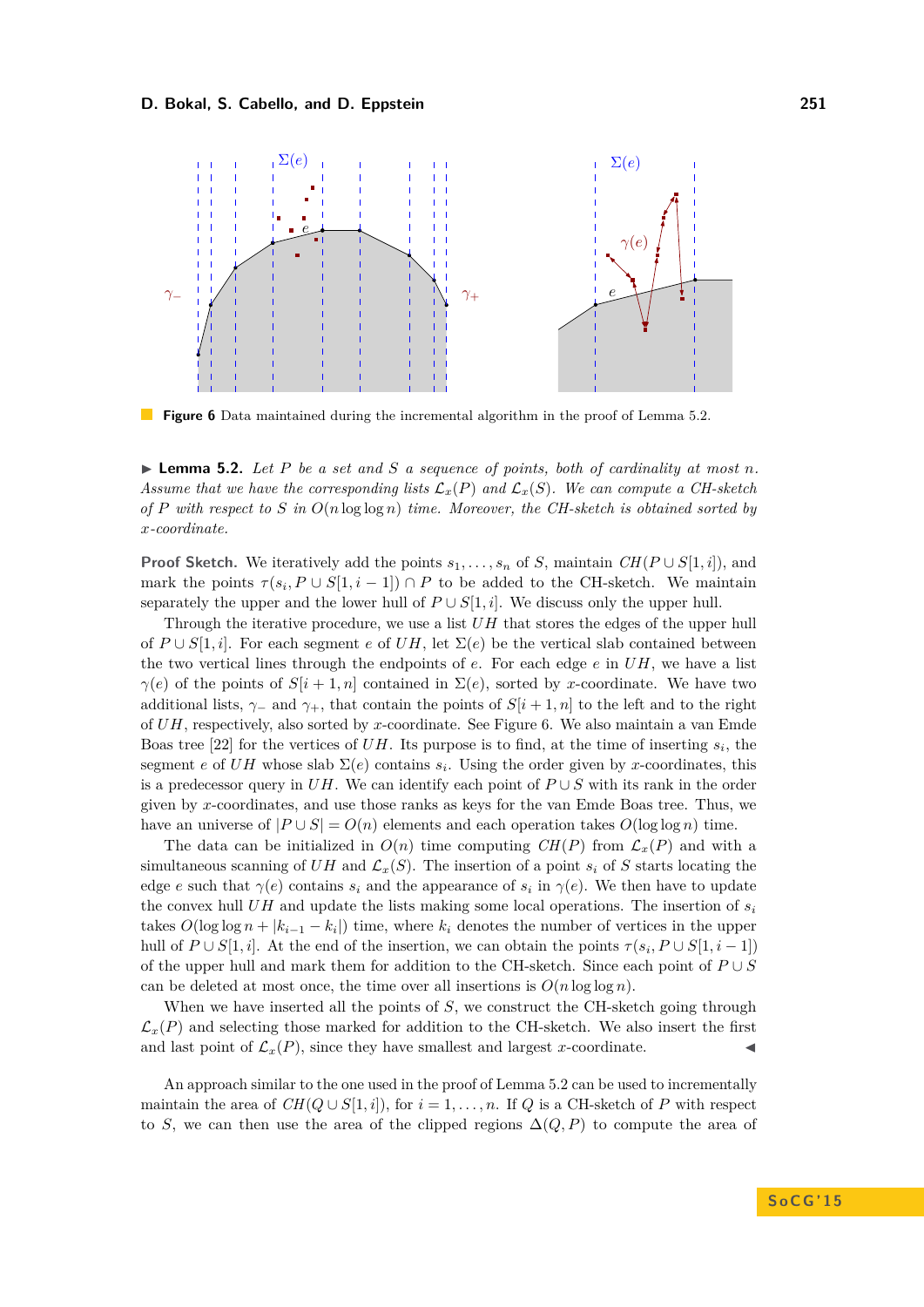$CH(P \cup S[1,i])$ , for  $i = 1, \ldots, n$ . We just have to notice that, for each  $i \in [n]$ , a clipped region of  $\Delta(Q, P)$  is contained in  $CH(P \cup S[1, i])$  or in its complement. This leads to the following.

<span id="page-12-0"></span>**I Lemma 5.3.** Let P be a set of points and let  $S = s_1, \ldots, s_n$  be a sequence of points. *Assume that we have a CH-sketch Q of P with respect to S and, for each edge qq*<sup>0</sup> *of CH*(*Q*), the area of  $\Delta(qq', P)$ *. Furthermore, assume that we have the corresponding lists*  $\mathcal{L}_x(Q)$  and  $\mathcal{L}_x(S)$ . In  $O(n \log \log n)$  time, we can find the largest index  $j^* \in [n]$  such that  $area(CH(P \cup S[1, j^*])) \leq 1.$  $|) \leq 1.$ 

<span id="page-12-1"></span>I **Lemma 5.4.** *Consider a frontier rectangle R anchored at the diagonal with height h and width w*. We can solve R in  $O((h + w) \log(h + w) \log(h + w))$  time.

**Proof.** (Sketch) We follow very closely the proof of Lemma [4.3.](#page-8-0) However, the description of a recursive subproblem is given by:

- (i) a frontier rectangle  $[a, a + h] \times [b, b + w]$  contained in U;
- (ii) a CH-sketch  $Q_{ver}$  of  $S[a + h, b]$  with respect to the reversal of  $S[a, a + h 1]$ ;
- (iii) a CH-sketch  $Q_{hor}$  of  $S[a + h, b]$  with respect to  $S[b + 1, b + w]$ ;
- (iv) lists  $\mathcal{L}_x(Q_{ver}), \mathcal{L}_x(Q_{hor}), \mathcal{L}_x(S[a, a+h-1]),$  and  $\mathcal{L}_x(S[b+1, b+w]);$
- (v) the convex hull *CH*(*Q*), where  $Q = Q_{hor} \cup Q_{ver}$ ; and
- (vi) the area of each of the clipped regions  $\Delta(Q, S|a + h, b)$ ).

Note that the description of such a subproblem has size  $O(h + w)$ .

We construct the base problem, to start the recursion, in  $O((h + w) \log(h + w))$  time as follows. The rectangle  $[a, a + h] \times [b, b + w]$  is given as the input, with  $a + h = b$ . We have  $Q_{ver} = Q_{hor} = \{s_b\}$ . The lists  $\mathcal{L}_x(Q_{ver})$  and  $\mathcal{L}_x(Q_{hor})$  have only one element. The lists  $\mathcal{L}_x(S[a, a + h - 1])$  and  $\mathcal{L}_x(S[b + 1, b + w])$  can be constructed in  $O(h \log h)$  and  $O(w \log w)$ time, respectively, by just sorting the points from scratch. The remaining data is trivial.

Let us now discuss how we solve a subproblem appearing in the recursion. The case  $h \leq 1$ is easier, takes  $O(w \log \log w)$  time, and we omit it.

Consider now the case when  $h \geq 2$  and thus the rectangle has at least three rows. We use the divide-and-conquer approach discussed in Section [2.2](#page-4-2) and already used in Lemma [4.3.](#page-8-0) Set  $m = a + \lfloor h/2 \rfloor$ , find the last index  $c \in [b, b + w]$  such that area  $CH(S(m, c)) \leq 1$ , and recurse on the rectangles  $R_1 = [a, m-1] \times [b, c]$  and  $R_2 = [m+1, a+h] \times [c, b+w]$ . Recall Figure [2.](#page-5-0)

The value *c* can be found in  $O((h+w)\log \log (h+w))$  time using Lemma [5.3,](#page-12-0) as follows. We compute the CH-sketch  $Q_m$  of  $Q_{hor} \cup S[m, a+h-1]$  with respect to  $S[b+1, b+w]$ . Because of Lemma [5.2](#page-11-0) and since the input can be obtained sorted by *x*-coordinate from  $\mathcal{L}_x(Q_{hor})$ ,  $\mathcal{L}_x(S[a, a+h-1]),$  and  $\mathcal{L}_x(S[b+1, b+w]),$  this can be done in  $O((h+w)\log\log(h+w))$ time. Because of Lemma [5.1\(](#page-10-1)b), where  $S_1$  is the reversal of  $S[a, a + h - 1]$  and  $S_2$  $S[b+1,b+w]$ ,  $Q_m$  is a CH-sketch of  $S[a+h,b] \cup S[m,a+h-1]$ ) =  $S[m,b]$  with respect to  $S[b+1,b+w]$ . We can show that the area of the clipped regions  $\Delta(Q_m, S[m, b])$  can be obtained in  $O((h + w) \log \log(h + w))$  time. Thus  $Q_m$  and  $S[b + 1, b + w]$  satisfy the hypothesis of Lemma [5.3,](#page-12-0) as needed to find *c*.

In  $O((h + w) \log \log(h + w))$  time, we can collect the data for the recursive calls. For this, we use Lemma [5.2](#page-11-0) to compute CH-sketches of CH-sketches with respect to subsequences. Lemma [5.1](#page-10-1) is then used to argue that we are indeed computing the CH-sketches required for the recursive call. We omit the detailed arguments.

Thus, we can construct the recursive subproblems in  $O((h + w) \log \log (h + w))$  time. It follows that the time  $T(h, w)$  to solve a recursive subproblem with  $h + 1$  rows and  $w + 1$  rows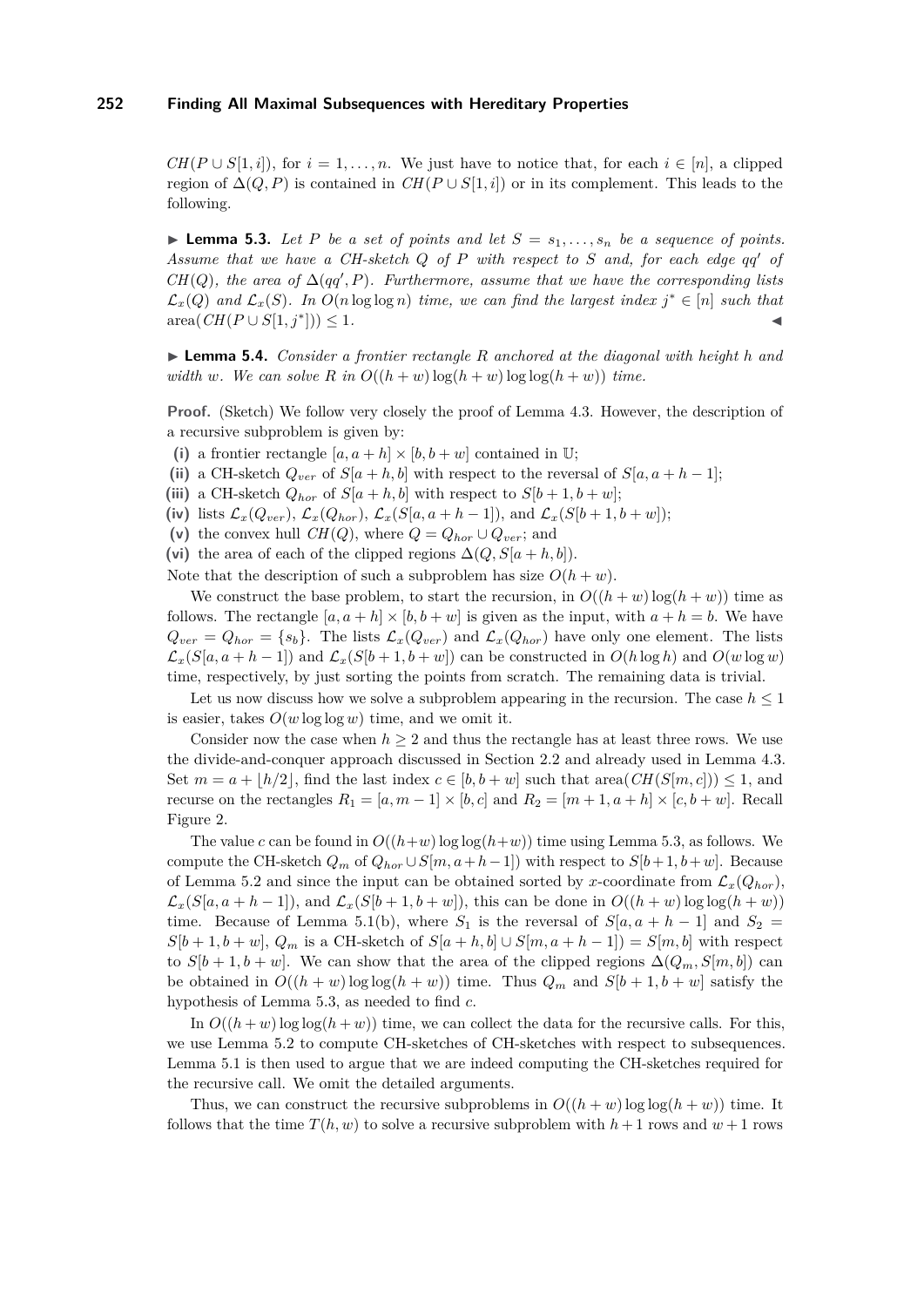is given by

$$
T(h, w) = \begin{cases} O((h+w)\log\log(h+w)) + T([h/2], w') + T([h/2], w - w') & \text{if } h \ge 2, \\ O(w\log\log w) & \text{if } h \le 1. \end{cases}
$$

Lemma [2.2](#page-5-3) implies that  $T(h, w) = O((h + w) \log(h + w) \log \log(h + w))$ . Thus, we can solve all recursive subproblems in  $O((h + w) \log(h + w) \log(\log(h + w))$ , and the result follows.

There are incremental algorithms to maintain the convex hull explicitly in amortized time  $O(\log n)$  per insertion; see for example [\[21,](#page-14-19) Chapter 3]. Such a procedure gives the subroutine needed in Lemma [2.1\(](#page-4-1)a) with  $T_{greedy}(n) = O(n \log n)$ . An exponential search and Lemma [5.3](#page-12-0) can also be used to obtain the same result. Lemma [5.4](#page-12-1) gives the subroutine needed in Lemma [2.1\(](#page-4-1)b) with  $T_{rect}(n) = O(n \log n)$ . Then Lemma [2.1](#page-4-1) implies the following.

 $\triangleright$  **Theorem 5.5.** Let  $S = s_1, \ldots, s_n$  be a sequence of planar points. In  $O(n \log n \log \log n)$ *time, we can compute, for all*  $i \in [n]$ *, the largest index*  $j^*(i)$  *such that*  $CH(\{s_i, \ldots, s_{j^*(i)}\})$ *has area at most 1.*

# **6 Planar graphs**

In this section, we move away from geometry to discuss graph planarity. This problem provides a neat use of the methodology we presented and an important improvement over the use of dynamic data structures. We only provide a very high-level overview.

Let *G* be a planar graph and let *X* be a subset of its vertices. A graph *H* is a *planarsketch of*  $G$  *with respect to*  $X$  if it satisfies the following conditions:

$$
\quad \blacksquare \ \ X \subseteq V(H),
$$

 $\blacksquare$  *H* has size  $O(|X|)$ , and

for each edge set F with endpoints in  $X$ ,  $G + F$  is planar if and only if  $H + F$  is planar.

Galil, Italiano, and Sarnak [\[15\]](#page-14-10) have shown that such planar-sketches exist and can be computed in linear time. Note that they defined the sketch property for the addition of a single edge  $(|F| = 1)$ . However, Eppstein et al. [\[12\]](#page-14-15) noted that the same construction works for multiple edges and referred to the sketches as compressed certificates for planarity.

The fact that planar-sketches can be computed in linear time is parallel to Lemma [4.1\(](#page-7-1)a) in this context. One can prove a statement analogous to Lemma [4.1\(](#page-7-1)b) for planar sketches, as follows. If *H* is a planar-sketch of *G* with respect to *X*, *F* is a set of edges with endpoints in *X*,  $H + F$  is planar, and *H*<sup> $\prime$ </sup> is a planar-sketch of  $H + F$  with respect to  $Y \subset X$ , then *H*<sup> $\prime$ </sup> is a planar sketch of  $G + F$  with respect to  $Y$ .

Equipped with linear-time planarity testing [\[18\]](#page-14-21) and the aforementioned linear-time computation of planar-sketches, we can follow the same methodology as in Section [4.2,](#page-7-3) shaving off a logarithmic factor. Thus, we obtain the subroutine needed in Lemma  $2.1(a)$ with running time  $T_{greedy}(n) = O(n)$ , and the subroutine needed in Lemma [2.1\(](#page-4-1)b) with  $T_{rect}(n) = O(n \log n)$ . Then Lemma [2.1](#page-4-1) implies the following.

**Find 1.** *Let*  $E = e_1, \ldots, e_n$  *be a sequence of edges. In*  $O(n \log n)$  *time, we can compute, for all indices*  $i \in [n]$ *, the largest index*  $j^*(i)$  *such that the graph defined by*  $e_i + \cdots + e_{j^*(i)}$  *is planar.* 

**Acknowledgments.** We are grateful to the reviewers for their careful comments.